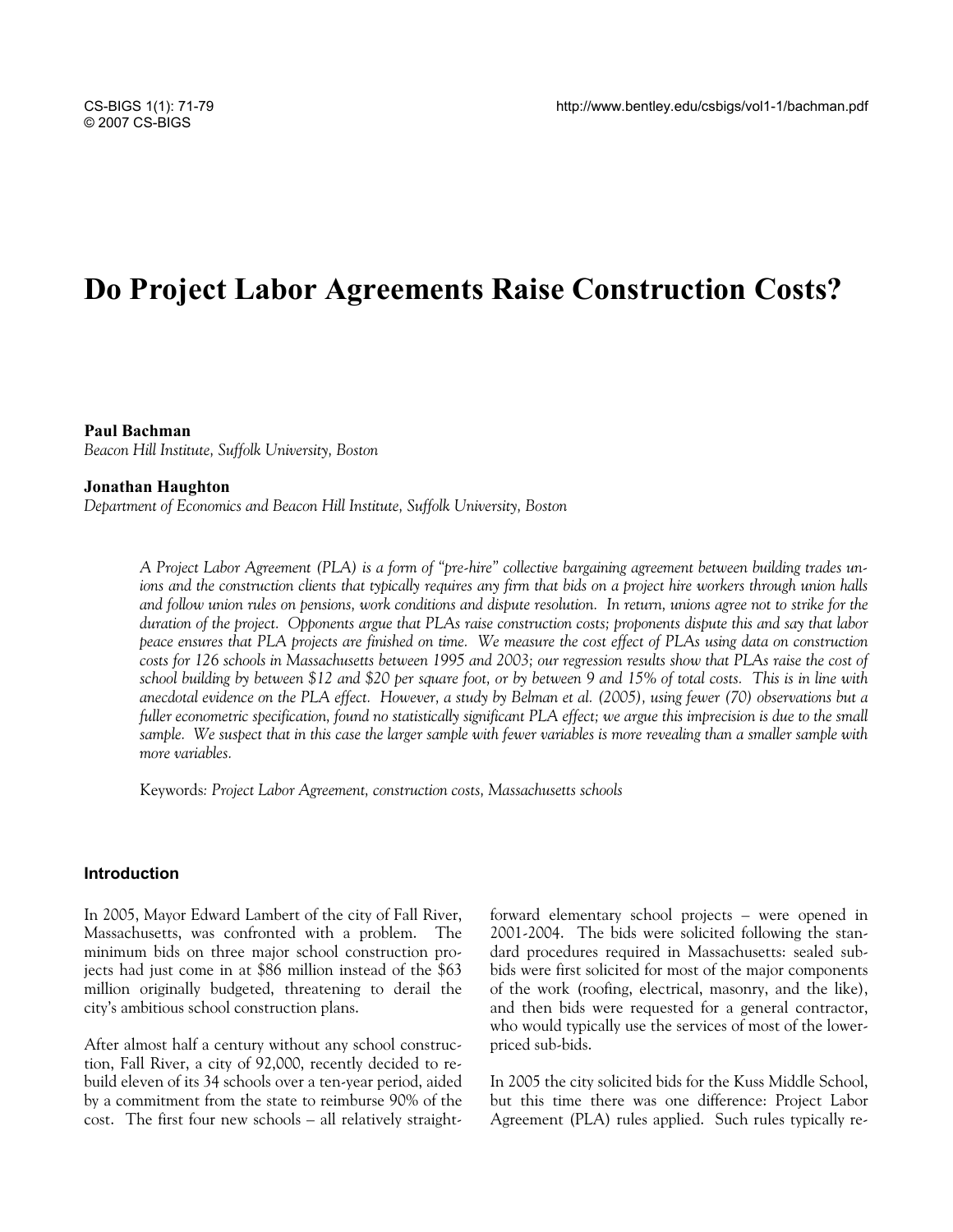quire that all workers be hired through union halls, that non-union workers pay dues for the length of the project, and that union rules on pensions, work conditions and dispute resolution be followed. In return, unions agree not to strike for the duration of the project. Mayor Edward Lambert argued that labor peace would ensure that the construction project would not be delayed, and that the system would guarantee that local workers would be hired.

The city was taken aback when the minimum sub-bids on the Kuss construction project totaled \$17.4 million, well above the original budgeted cost of \$11.8 million. Several components of the project had few bidders, and nobody bid on the electrical work. The subsequent minimum bid for the general contract was no better, coming in at \$45.7 million instead of the budgeted \$36 million. Nor was the problem confined to the Kuss school. Two other building projects, for the Small and Slade elementary schools, were expected to cost \$14.8 million (for the sub-bid components), but the minimum bids totaled \$22.9 million, or 55 percent more than anticipated.

So in May 2006 the city of Fall River cancelled the Project Labor Agreement and started the bidding process for the three schools over again.

# The Questions to be Addressed

The Fall River case raises a much larger question: What effects, if any, do Project Labor Agreements have on the cost of construction? And can these effects even be measured, given the great variety of construction projects?

We are able to address this question using data from a natural experiment – the boom in state-financed school building in Massachusetts over the past decade and a half, where some schools were constructed under PLA rules and others were not.

In the next section we describe Project Labor Agreements, trace their origins, and summarize the arguments that have been made both for and against them. We then trace the evolution of the school building program in Massachusetts, and explain how we constructed our data. The subsequent section presents our statistical results and then evaluates their robustness. This includes a discussion of the difficult trade-off that researchers often face between more observations with fewer variables (our case) and fewer observations with more variables (Belman et al. 2005). In the final section we return to the case of Fall River.

# **The Origins and Development of PLAs**

## What is a PLA?

A Project Labor Agreement is a form of "pre-hire" collective bargaining agreement between labor unions and the construction clients – typically the Federal or state government, municipalities or school districts, but also many private contractors – and refers to a specific project, contract or work location (GAO 1998). Project Labor Agreements are unique to the construction industry.

The terms of PLAs generally recognize the participating unions as the sole bargaining representatives for the workers covered by the agreements, regardless of the current union membership status of these workers. A PLA requires all workers to be hired through the union hall referral system. Non-union workers must join the signatory union of their respective craft and pay dues for the length of the project. The workers' wages, pension contributions and working hours and the dispute resolution process and other work and staffing rules are also prescribed in the agreement. PLAs supersede all other collective bargaining agreements and prohibit strikes, slowdowns and lockouts for the duration of the project (US GAO 1998).

Project Labor Agreements in the United States originated in the public works projects of the Great Depression, which included the Grand Coulee Dam in Washington State in 1938 and the Shasta Dam in California in 1940. PLAs have continued to be used for large construction projects since World War II, including the construction of Cape Canaveral in Florida, the current central artery project (the "Big Dig") in Boston, and even private projects, such as the Alaskan pipeline and Disney World in Florida.

# Why PLAs?

As PLAs have become more common in publicly financed construction projects, and as the number of nonunion construction firms has grown, PLAs have become controversial. Opponents of PLAs argue that they raise the cost of construction both directly, because of the higher expense of following union rules, and indirectly because of diminished competition and hence fewer construction bids.

The direct effect on raising costs follows from the PLA requirements that all employees must be hired in union halls, pay union dues, contribute to union-sponsored retirement plans, and follow union work rules. The contractors and their employees are required to pay union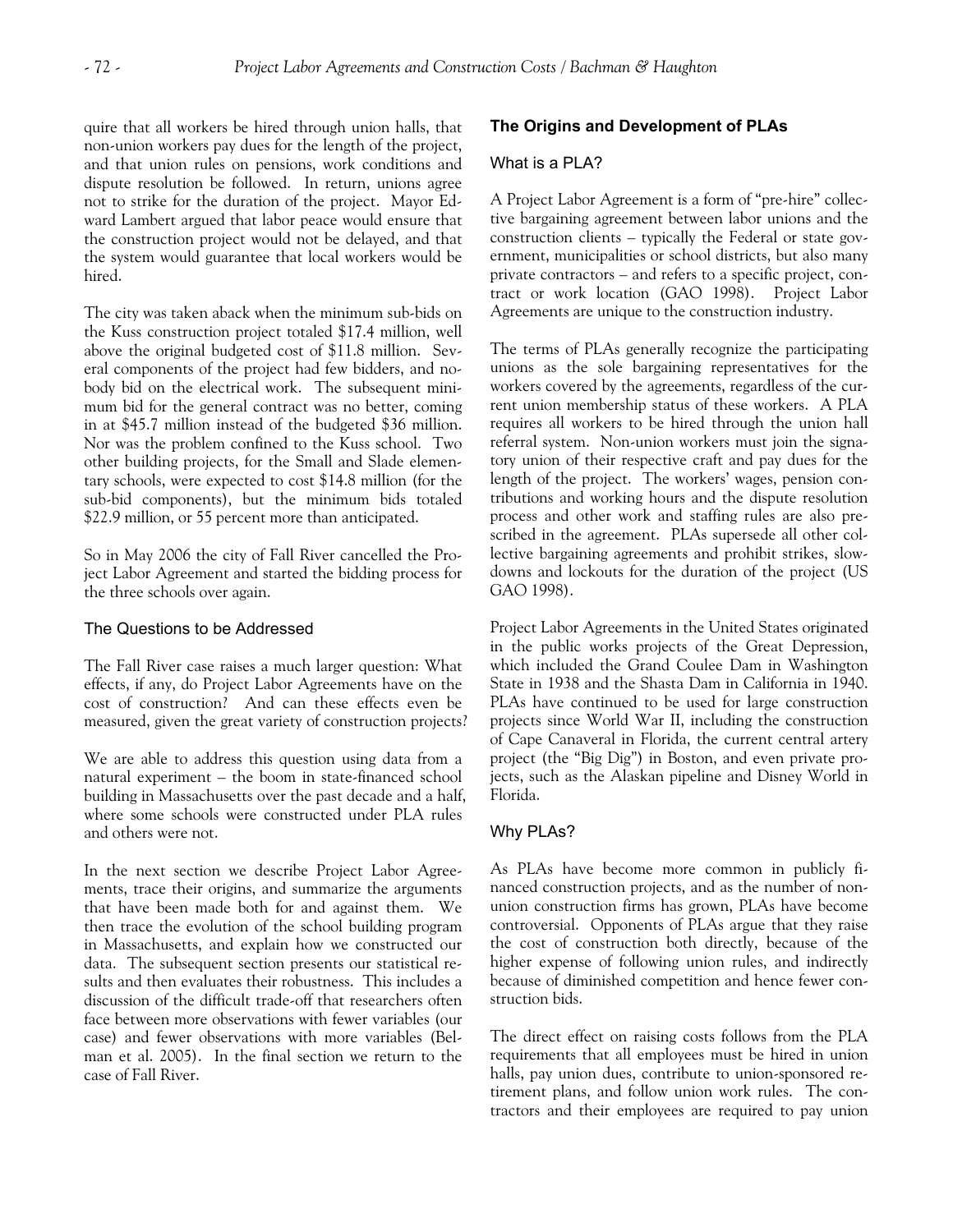wages, dues and contributions into union benefit plans even if they are covered by their own plans. And the work rules restrict the contractors from using their own more flexible operating rules and procedures. Note that these higher costs are not generally due to a union wage differential; in many areas, including Massachusetts and Connecticut, "prevailing wage" rules largely equalize the hourly wage cost of union and non-union workers for publicly-funded projects. .

Open-shop contractors contend that their competitive advantages, and especially the ability to work with just their own workforce, are nullified by the PLA; the use of a union hiring hall can force non-union contractors to hire union workers in preference to their own regular work force. The result is that in practice, if not in principle, they are unable to bid competitively on jobs that have a PLA requirement. In turn, the absence of openshop bidders for PLA projects results in fewer bidders for the project, and with fewer bidders, the lowest bids come in higher than if open-shop contractors had participated. A number of critics see PLAs as a form of extortion, with an implicit threat that if a town does not agree to a PLA, then there is more likely to be disruption at the workplace.

Proponents of PLAs claim that the agreements provide for work conditions that are harmonious, and that they guarantee wage costs for the life of the contract (see, for instance, Bureau of Labor Education 2005). They contend that the provisions that prohibit strikes, slowdowns and lockouts keep the project on time and prevent cost overruns due to delays. They argue, furthermore, that the wage stipulations allow firms accurately to estimate labor costs for the life of the project and thus have more accurate bids; and that the union rules, along with unionsponsored training, make for a safer work environment, thereby reducing accidents and thus lowering the number of workman's compensation claims. In this view, workers' union certifications ensure the quality of the work and save money by avoiding costly mistakes.

# Government Policy Toward PLAs

The executive branch of the federal government has been involved in the PLA debate for over a decade. The administration of George H. W. Bush issued an executive order in 1992 forbidding the use of PLAs on federally funded projects. The Clinton Administration rescinded that order in February 1993 and attempted to go further in 1997, when it planned to issue an executive order requiring all federal agencies to use PLAs on their construction projects. However, due to extensive lobbying, the President instead issued a memorandum encouraging the use of PLAs on contracts over \$5 million for construction projects, including renovation and repair work, for federally owned facilities. President George W. Bush canceled the Clinton order on February 17, 2001 by issuing an executive order prohibiting PLAs on federally funded and assisted construction projects (US GAO 1998).

At the level of state and local government, backers of PLAs have pushed to require them on local construction projects, with mixed success. For instance, the Massachusetts legislature attempted to require PLAs for the rebuilding and repair of courthouses throughout the state in the 1990s, although after some negotiation PLAs were only mandated for courthouse construction projects in Boston, Worcester, and Fall River. The legislation created a commission to recommend establishing circumstances in which PLAs should be used, instructing it to consider the "appropriateness and function and the size, complexity and duration of the public construction projects" when deciding whether or not to use PLAs (Northrup and Alario 2000).

The courts have also played a role in determining when PLAs are appropriate. In 1988, a federal court directed the Massachusetts Water Resources Authority to clean up the pollution in Boston Harbor. The Authority's project management firm, IFC Kaiser, negotiated a PLA with the local construction unions for the project. The precedent-setting aspect of this PLA was that its use was mandated in the project's bid specifications (Northrup and Alario 2000, 12-13). A non-union trade group filed a lawsuit contending that requiring the PLA as a part of the bid specification violated the National Labor Relations Act. The case was appealed to the United States Supreme Court, which, in 1993, upheld the use of the PLA for the project.

# **PLAs and Construction Costs**

# A Natural Experiment

Although there is substantial anecdotal evidence that PLAs raise construction costs, no studies have provided formal statistical evidence of such an effect. To compare PLA with non-PLA costs it would be necessary to compare construction projects of a similar "cost, size, scope, and timing" – for instance road repairs – where some projects are done with a PLA in place, and others are not. Situations such as this are rare, and even when they occur, the relevant information is difficult to obtain (GAO 1998, p.12).

There is, however, one suitable "natural experiment" that makes it possible formally to compare the costs of PLA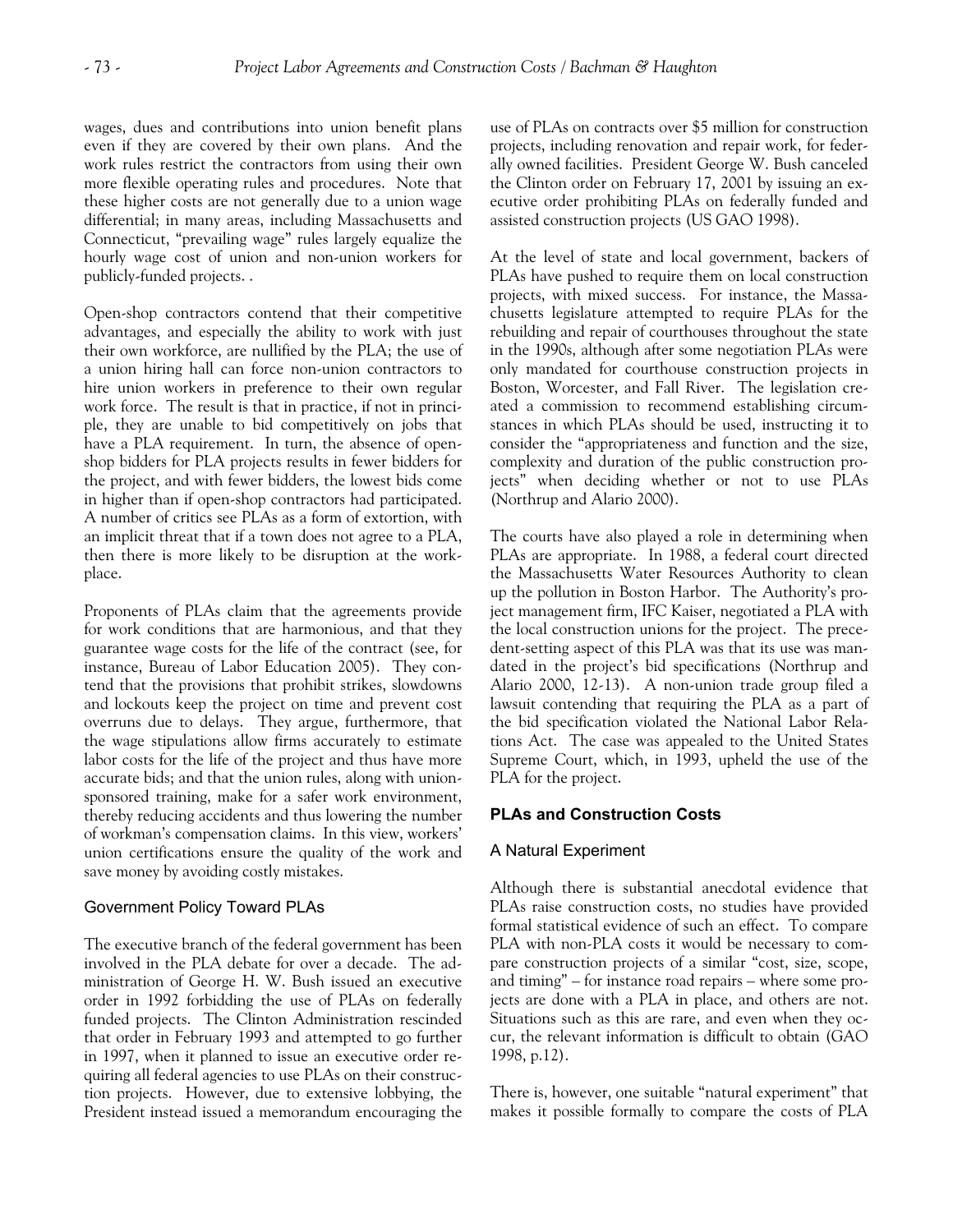and non-PLA projects. Driven by an increase in the student population, and encouraged by financial support from the state, many of the roughly one hundred towns and cities in the greater Boston area have financed the construction of new schools over the past several years.

The School Building Assistance Program in Massachusetts has aided public school construction for more than half a century. The program began in 1948 as a threeyear effort to provide resources to local communities for the building of schools for the "Baby Boom" generation, with a 25% percent reimbursement rate for the local school districts (Massachusetts 2000). The program has since grown substantially, and has widespread political support (e.g. Klein 2003). After several extensions, today "the school building assistance program is the largest capital grant program operated by the Commonwealth…and the costs of the school building assistance program are increasing at an unsustainable rate" (Massachusetts 2000). In 1999, the program offered, on average, a 69% reimbursement rate for the construction and financing costs of school projects. Over the period 1991- 1999 the Commonwealth of Massachusetts made total contributions to the program of more than \$1.7 billion. A report entitled *Reconstructing the School Building Assistance Program Policy Report,* published in 2000, predicted that by FY 2002 "this program will achieve 'budget buster' status."

Some towns had PLAs in effect during the construction bidding process while others did not. Based on this information it was possible to measure the PLA cost differential; the details of how we have done this are given below.

#### Data Sources

The first step in identifying the effects of Project Labor Agreements is to specify and estimate a model of the determinants of the cost of constructing new schools; a PLA variable can then be incorporated in the estimating equation in order to test whether there is a statistically significant PLA cost differential.

The dependent variable is the construction cost per square foot. As discussed below, we have two cost measures; the first is *winning bid cost*, which is the amount that the lowest-cost contractor bid for the job; the other measure is *actual cost*, which is the amount that the project actually costs. The actual cost is typically higher than the bid cost, because it takes into account "change orders" that modify the original project, but of course it can only be measured when the project has been completed.

Among the most important determinants of project costs per square foot ("Csqft") are:

- a. The size of the project ("size"). This is typically measured in square feet, and is included in order to accommodate the possibility of increasing returns to scale: larger schools are expected to cost less per square foot of construction.
- b. A dummy variable, set to one if the project consists of new construction rather than a renovation ("New"); and
- c. A dummy variable, set to one if the project is undertaken under a Project Labor Agreement ("PLA"). This is the effect that we are interested in measuring.

More compactly, the equation to be estimated is:

Csqrt = 
$$
a + b
$$
. size + c. size<sup>2</sup> + d. New (yes=1)  
+ e. PLA (yes=1) +  $\varepsilon$  (1)

Ideally, a number of other variables would be included too, essentially to pick up the special features of each construction project – is there a gym, a pool, tiled floors? Unfortunately, we were not able to gather information at this level of detail, and surprisingly, the Commonwealth of Massachusetts does not keep adequate or detailed information on the schools that are built largely at its expense! However, the coefficient on the PLA variable will only be biased if the omitted variables are systematically correlated with whether a project used a PLA or not.

The data we use cover school construction projects in the greater Boston area for the period 1995 through 2003. We started with data on bid costs and other variables from F.W. Dodge, part of the McGraw-Hill Construction Information Group. This enabled us to construct a list of school building projects, and we then contacted town and school district officials, construction companies, and architectural firms in order directly to obtain data for each project, including the base construction bid, the size of the project measured in square feet, whether there was a PLA requirement on the project, and the nature of the construction (new or addition versus renovation). Every observation on bid or actual costs provided by Dodge was verified using at least one other source, usually in writing.

We then excluded all projects with a valuation below \$5 million, on the grounds that projects of this size are typically too small to be of interest to union contractors. We further focused our study on school construction projects between 40,000 and 400,000 square feet in size, in order to exclude abnormally small or large projects. Our sample comprises the 126 projects for which we had data, 21 (17%) of which involved PLAs, the remainder of which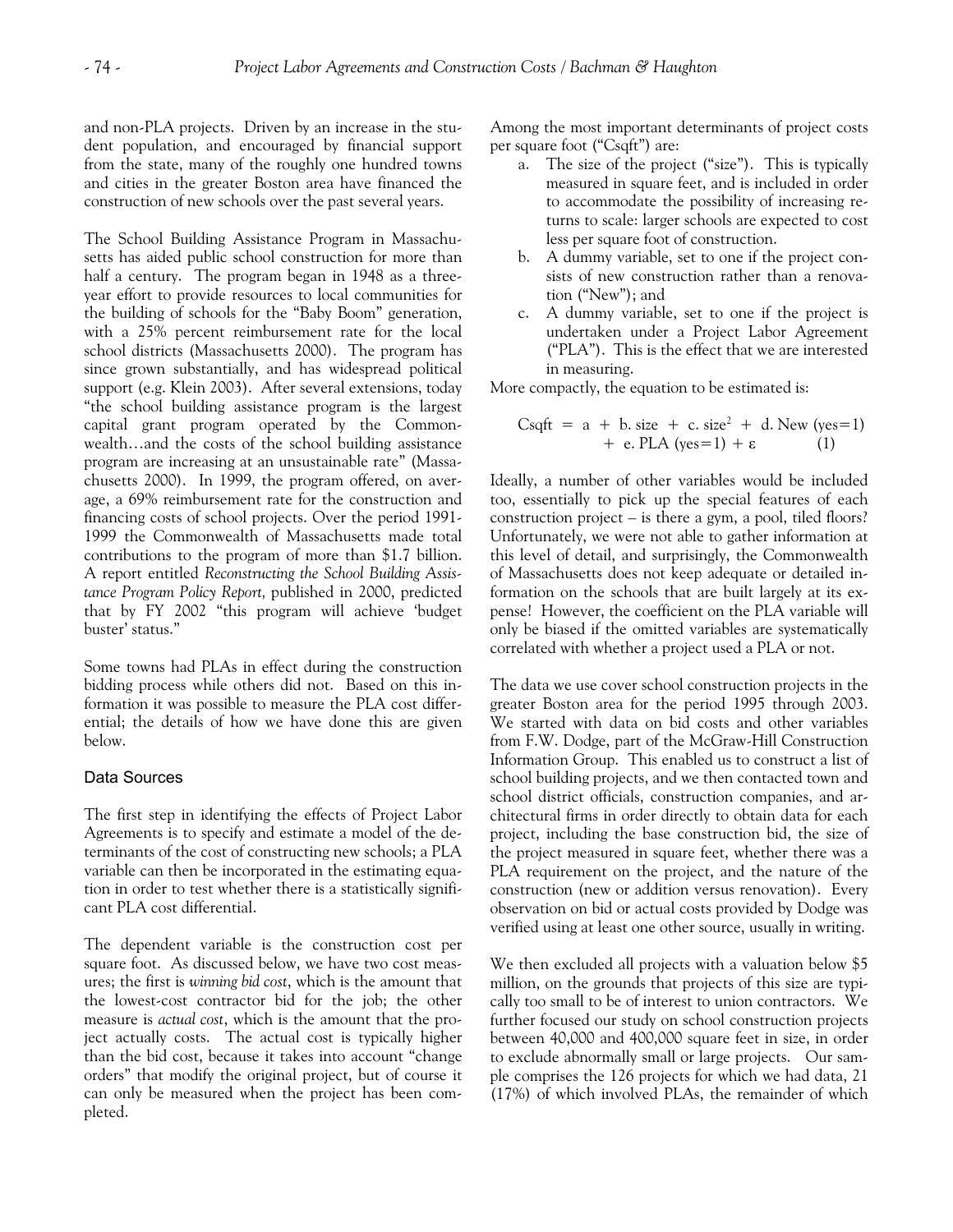did not.<sup>[1](#page-4-0)</sup> Several towns, attempting to realize economies of scale savings, included construction at multiple school sites in a single bid as one large project. We had no choice but to treat these multiple school cases as one construction project and therefore as one observation in our statistical analysis.<sup>[2](#page-4-1)</sup> For these projects, we followed standard practice and used the base construction bid for the project and divided it by the sum of the new and renovated square footage for all the schools within the project to determine the cost per square foot.

Construction costs rose during the period under consideration (1995 through 2003), so it was necessary to express all costs in constant (2001) prices. This was achieved by deflating with an appropriate cost index, which was based on two components that were given equal weight. The first component was a wage index, based on total wages and salaries for construction workers in Massachusetts, divided by the total number of workers in that sector (US Bureau of Economic Analysis, Tables SA05 and SA25). The second component was based on the national producer price index for intermediate mate-rials, supplies, and components.<sup>[3](#page-4-2)</sup>

## **Basic Results**

 $\overline{a}$ 

A comparison of the key characteristics of the school construction projects in towns with a PLA ("PLA projects") with those where there was no such agreement ("non-PLA projects") is shown in Table 1. The table shows that the cost per square foot is \$18.26 higher for PLA than for non-PLA projects. A formal t-test, allowing for unequal variances, shows this difference to be highly statistically significant; the p-value for the null hypothesis of no difference is 0.001, based on a t-statistic of  $3.672.*$ 

However, this test is not conclusive, because it is possible that PLA projects are systematically different – for instance larger, or concentrated on new buildings rather than renovations.

|               | Table 1. Summary Statistics for Construction Projects |  |  |
|---------------|-------------------------------------------------------|--|--|
| by PLA Status |                                                       |  |  |

|             | Winning     |         | Construc-                                                                                                |         |
|-------------|-------------|---------|----------------------------------------------------------------------------------------------------------|---------|
|             | construc-   |         | tion bid                                                                                                 |         |
|             | tion bid    | Size of | cost/square                                                                                              | Num-    |
|             | in millions | project | foot in                                                                                                  | ber of  |
|             | of 2001     | (square | 2001 dol-                                                                                                | stories |
| Variable    | dollars     | feet)   | lars*                                                                                                    |         |
| Mean        |             |         |                                                                                                          |         |
| PLA         | \$22.92     | 151,213 | \$152.46                                                                                                 | 3.11    |
| Non-PLA     | \$16.95     | 131,440 | \$134.20                                                                                                 | 2.39    |
| Difference  | \$5.97      | 19,773  | \$18.26                                                                                                  | 0.72    |
| $_{\rm SD}$ |             |         |                                                                                                          |         |
| <b>PLA</b>  | \$10.71     | 69,432  | 19.99<br>\$.                                                                                             | 0.76    |
| Non-PLA     | \$7.77      | 67,656  | \$24.44                                                                                                  | 0.78    |
| Minimum     |             |         |                                                                                                          |         |
| PLA         | \$7.37      | 45,190  | \$128.56                                                                                                 | 1       |
| Non-PLA     | \$6.30      | 45,000  | \$72.72                                                                                                  |         |
| Maximum     |             |         |                                                                                                          |         |
| PLA         | \$42.31     | 286,650 | \$202.93                                                                                                 | 4       |
| Non-PLA     | \$40.89     | 383,000 | \$199.26                                                                                                 | 4       |
|             |             |         | $T_{i+1}$ $1 \t i \t i \t i \t i$ $126 \t i \t i \t i$ $21 \t i \t i \t i \t i \t i \t i \t i \t i \t i$ |         |

Total sample size is 126, with 21 PLA projects and 105 non-PLA projects. Costs are measured in 2001 dollars; see text for details.

To determine whether or not the difference in PLA versus non-PLA projects is robust to differences in project size and type, we estimated equation (1), with the results that are presented in Table 2. These show that PLA projects add an estimated \$18.83 per square foot (in 2001 prices) to the bid cost, controlling for whether or not the project involves new construction, and controlling for the project's square footage. The finding is highly statistically significant. The equation also shows that projects involving new construction, rather than renovations, experience significantly higher costs per square foot, as one would expect.

**Table 2.** Ordinary Least Square Estimates of Real Construction Bid Cost per Square Foot

|                                                               |             |          | p-value |
|---------------------------------------------------------------|-------------|----------|---------|
|                                                               |             |          | (one-   |
|                                                               |             | Standard | tailed  |
| Variable                                                      | Coefficient | Error    | test)   |
| Constant                                                      | 138.69      | 4.96     | 0.00    |
| <b>PLA</b>                                                    | 18.83       | 3.93     | 0.00    |
| <b>New</b>                                                    | 17.89       | 2.72     | 0.00    |
| Square Feet                                                   | $-12.36$    | 4.97     | 0.00    |
| Adjusted $R^2$ is 0.31. Sample size is 126. Square footage is |             |          |         |

measured in 100,000s.

 $\overline{a}$ 

that there is a difference in cost per square foot between PLA and non-PLA projects.

<span id="page-4-0"></span><sup>&</sup>lt;sup>1</sup> PLA contracts were in effect in the following towns: Boston, Lawrence, Lynn, Malden, Medford, Milton, and Waltham (for two of the four schools in the data set). The Classical High School project in Lynn is considered a PLA project since our construction bid information predates the lawsuit that overturned the PLA requirement and forced the project to be re-bid without a PLA requirement.

<span id="page-4-1"></span><sup>&</sup>lt;sup>2</sup> These include projects in the towns of Andover, Beverly, Brockton, Haverhill, Fall River, Lancaster, Medford, Taunton, Walpole and Weston.

<span id="page-4-2"></span><sup>3</sup> From the *Economic Report of the President*, February 2003. We used the "other" subcomponent of "Intermediate Materials, Supplies, and Components" within the producer price index.

<span id="page-4-3"></span> $<sup>4</sup>$  A test of the equality of the variance in cost per square foot be-</sup> tween the PLA sample and the non-PLA sample yields a p-value of 0.305, so one cannot reject the null hypothesis of equal variances. A t-test of the equality of means, assuming equal variances, gives a t-statistic of 3.212 and a p-value of 0.002, again strongly indicating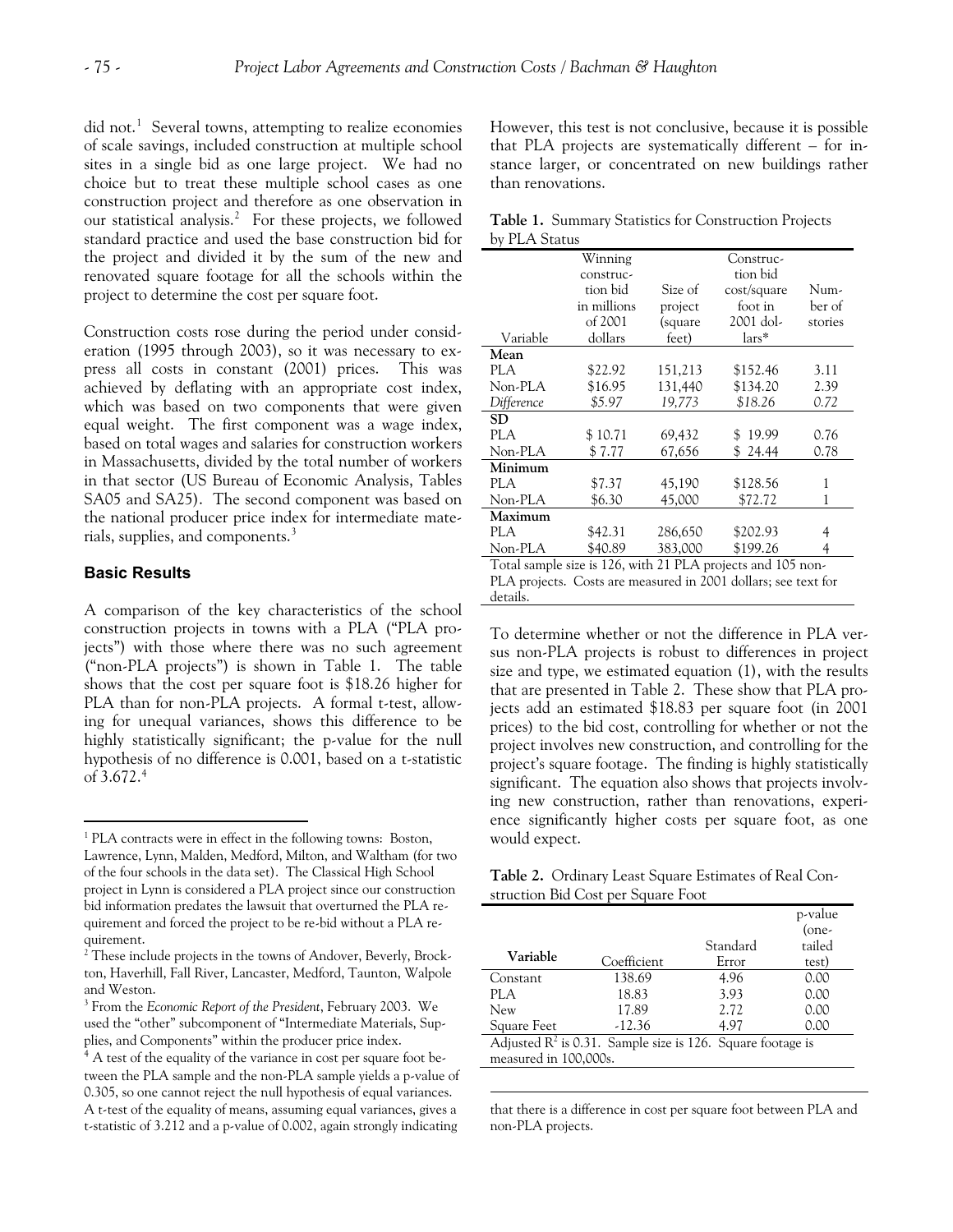With an adjusted  $R^2 = 0.31$ , the equation "explains" a respectable 31% of the variation in construction bid costs across towns. Clearly, other factors also influence the cost of construction – the exact nature of the site, the materials used for flooring and roofing, the outside finish, and the like. As a practical matter, collecting viable information at this level of detail, for all 126 projects, would be almost impossible. Thus our equation necessarily excludes these unobservable variables. However, this does not undermine our finding of a substantial PLA effect, because for the PLA effect shown here to be overstated, it would have to be the case that PLA projects systematically use more expensive materials, or add more enhancements and "bells and whistles," than non-PLA projects. Our conversations with builders, town officials and architects suggest that PLA projects are not systematically more upscale, which gives us some confidence that the PLA effect shown here is real.

#### **Robustness**

It is important to explore the robustness of our results. In other words, is there still a PLA effect if we only look at elementary school construction, or new projects, or midsize projects, or if we use actual costs rather than bid costs. The results of such exercises are summarized in Table 3.

The first column indicates the sample, or sub-sample, used in estimating the regression equation. The first four rows use the largest possible sample, but vary in which other variables are included in the equation.

**Table 3.** Regression Estimates of the "PLA Effect" for different Sub-Samples and Model Specifications

|                                     | <b>PLA</b>                            | $p-$  | Other variables       | Sample size             | Adjusted | Mean cost/sq ft     |              |
|-------------------------------------|---------------------------------------|-------|-----------------------|-------------------------|----------|---------------------|--------------|
|                                     | effect<br>$(\frac{5}{sq} \text{ ft})$ | value | included <sup>k</sup> | $#$ of PLA<br>projects) | $R^2$    | Non-PLA<br>projects | PLA projects |
| Bid cost/sq ft                      |                                       |       |                       |                         |          |                     |              |
| All observations                    | 18.83                                 | 0.000 | New, sqft             | 126(21)                 | 0.31     | 134.2               | 152.5        |
| All observations                    | 19.09                                 | 0.000 | New, sqft, sqft2      | 126(21)                 | 0.31     | 134.2               | 152.5        |
| All<br>observations                 | 20.51                                 | 0.000 | New, sqft             | 126 (21)                | 0.39     | 134.2               | 152.5        |
| (weighted) <sup>a</sup>             |                                       |       |                       |                         |          |                     |              |
| All observations <sup>b</sup>       | 17.86                                 | 0.004 | sqft, sqft2,<br>New,  | 117 (18)                | 0.29     | 134.4               | 152.5        |
|                                     |                                       |       | element,<br>floors,   |                         |          |                     |              |
|                                     |                                       |       | distance              |                         |          |                     |              |
| All observations <sup>b</sup>       | 12.91                                 | 0.036 | New, floors,<br>ele-  | 117(18)                 | 0.23     | 134.4               | 152.5        |
|                                     |                                       |       | ment, distance        |                         |          |                     |              |
| Elementary schools only             | 12.49                                 | 0.053 | New, sqft, sqft2      | 76(15)                  | 0.12     | 140.4               | 149.7        |
| Jr. Hi & Hi schools only            | 34.60                                 | 0.000 | New, sqft, sqft2      | 50(6)                   | 0.51     | 125.5               | 159.5        |
| Memo: p value <sup>c</sup>          |                                       | 0.04  |                       |                         |          |                     |              |
| New construction only               | 14.90                                 | 0.003 | Sqft, sqft2           | 85 (16)                 | 0.12     | 141.7               | 151.9        |
| Renovations only                    | 25.67                                 | 0.056 | Sqft, sqft2           | 41(5)                   | 0.23     | 119.9               | 151.0        |
| Mid-size projects only <sup>d</sup> | 19.92                                 | 0.001 | New, sqft, sqft2      | 74 (16)                 | 0.31     | 128.1               | 152.4        |
| Small projects only <sup>e</sup>    | 14.41                                 | 0.095 | New, sqft, sqft2      | 64 (7)                  | 0.19     | 141.2               | 156.2        |
| Large projects only <sup>f</sup>    | 20.01                                 | 0.003 | New, sqft, sqft2      | 62 (14)                 | 0.32     | 125.9               | 150.6        |
| Actual costs/sq ft                  |                                       |       |                       |                         |          |                     |              |
| Sample 1 <sup>g</sup>               | 16.51                                 | 0.012 | New, sqft, sqft2      | 62(14)                  | 0.40     | 133.6               | 153.1        |
| Memo: bid costsh                    | 16.92                                 | 0.009 | New, sqft, sqft2      | 62 (14)                 | 0.45     | 128.8               | 149.4        |
| Memo: p value <sup>c</sup>          |                                       | 0.77  |                       |                         |          |                     |              |
| Sample 2 <sup>i</sup>               | 11.80                                 | 0.094 | New, sqft, sqft2      | 50(10)                  | 0.44     | 133.0               | 146.2        |
| Memo: bid costs <sup>j</sup>        | 11.52                                 | 0.093 | New, sqft, sqft2      | 50 (10)                 | 0.50     | 127.3               | 141.1        |
| Memo: p value <sup>c</sup>          |                                       | 0.86  |                       |                         |          |                     |              |

*Notes:* Maximum sample size: 126. The baseline regression is in first row (boldface) and reproduces the results shown in Table 2. Weighted regression, where observations were weighted by the size (in square feet) of each project. <sup>b</sup>Smaller sample size because values were missing for some variables. "Tests difference in PLA effect between the previous two rows. <sup>d</sup>Only projects between 100,000 and 300,000 square feet. "Less than 118,500 square feet (median project size in sample). 'Greater than 118,500 square feet (median project size in sample). <sup>*«Largest available sample for which actual costs were reported.* hExcludes observations where reported actual cost equaled re-</sup> ported bid cost. 'Actual costs were, on average, \$4.48 higher than bid costs, for this sample. 'Actual costs were, on average, \$5.56 higher than bid costs, for this sample.  $kNew = 1$  if new construction, 0 if renovation. Sqft = number of square feet in project. Sqft2 = number of square feet squared. Floors = number of stories. Element = 1 if elementary school, 0 otherwise. Distance = miles from Boston.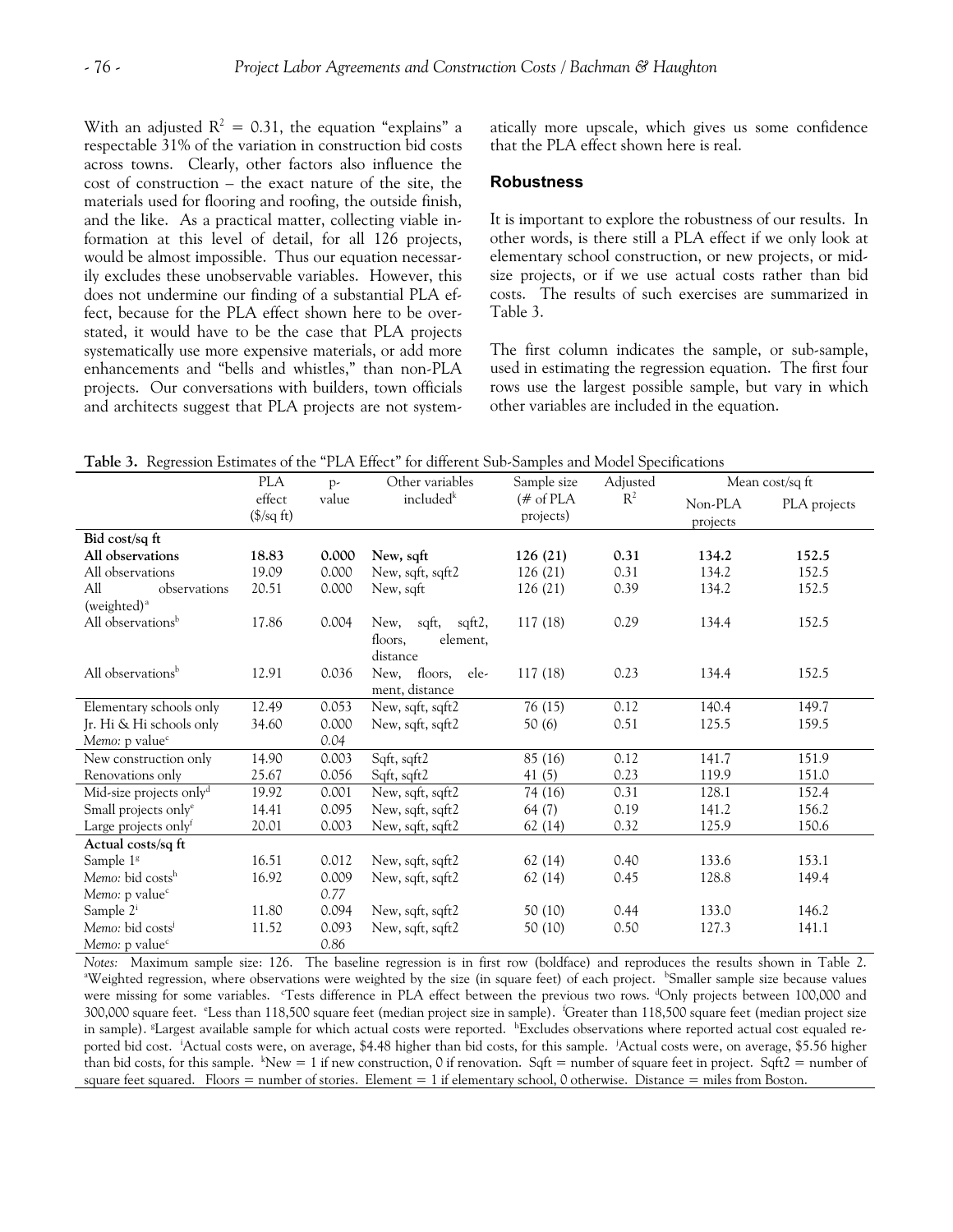Our analysis proceeded by running separate regressions for

- 1. elementary and non-elementary schools;
- 2. new construction projects and renovations;
- 3. mid-size projects (100,000 to 300,000 square feet) only;
- 4. small projects (defined as below the median of 118,500 square feet) and large projects;
- 5. the largest available sample that allowed us to use final costs (rather than bid costs); and
- 6. a smaller sample, using final costs but excluding those cases where reported final costs equaled reported bid costs.

The "PLA effect" column shows the estimate of the effect of having a PLA on the cost of construction (in dollars per square foot, in 2001 prices), and the adjoining "pvalue" column measures the statistical significance of these coefficients. In every case the PLA effect is statistically significant at the 10% level or better. The size of the PLA effect differs somewhat, depending on the sample examined and the other variables that are included.

The results of the "baseline" regression analysis presented in Table 2 are reproduced here in the first row; this equation has the virtue of including as many observations as possible, while being parsimonious in the use of variables.

In analyzing the robustness of our results, four points are worth making. First, there appears to be a significantly larger PLA effect for junior high and high schools (\$34.60/sq.ft.) than for elementary schools (\$12.49/sq.ft.). Second, the PLA effect for new construction (\$14.90/sq.ft.) is smaller than for renovations (\$25.67/sq.ft.); perhaps renovations are harder to predict accurately. Third, the PLA effect for mid-sized projects – defined as those between 100,000 and 300,000 square feet – is, at \$19.92/sq.ft., similar to that for the sample as a whole (\$18.83/sq.ft.).

Fourth, and most interestingly, the PLA effect is essentially the same whether one uses bid costs or actual costs of construction. Of the 126 projects, information on actual construction costs was reported in only 62 cases; for this sub-sample, the PLA effect was \$16.51/sq.ft. for actual costs and \$16.92/sq.ft. for bid costs. For twelve cases, the project was reported to be "on budget," which we took to mean that reported actual cost was the same as the reported bid cost. While this is certainly plausible, we did experiment by removing these cases and estimating the PLA effect with the remaining 50 cases. For the restricted sub-sample the PLA effect was \$11.80/sq.ft. for actual costs, which is very similar to the effect for bid costs (\$11.52/sq.ft.) for this same group.

An examination of the residuals for our preferred equation (row 2 in Table 3) does not show evidence of heteroscedasticity. A Brausch-Pagan test for heteroscedasticity yielded a chi-square value of 2.55 with an associated pvalue of 0.11, which justifies our use of ordinary least squares. However, as a robustness check we re-ran our preferred equation using the Huber-White feasible generalized least squares estimator; compared to the OLS results, this raised the standard error on the PLA coefficient from 4.957 to 4.990 and reduced the t-statistic from 3.80 to 3.77. The p-value stayed at 0.000 (to three decimal places), confirming the basic finding of a statistically strong effect of PLAs on construction costs.

In using OLS we are implicitly assuming that each observation (here, a school building project) carries equal weight in the regression. However, we also estimated our preferred equation using weights, where each project is given a weight that is in proportion to the square footage that it represents. This means that a project of 150,000 square feet, for instance, would have twice as much weight in the equation as a project of 75,000 square feet. The weighted regression shows a PLA effect of \$20.51/sq.ft., again highly statistically significant.

#### **The Belman Critique**

After Haughton et al. (2003a, 2003b) published a study that argued, using a sample of 54 school projects undertaken in Massachusetts between 1995 and 2001, that PLAs substantially raised construction costs, a team led by Dale Belman was commissioned to examine the issue further (Belman 2005). The team was able to gather relatively detailed information from "architects, contractors and school officials" on the characteristics of recent construction, including final (i.e. actual) construction cost, for 70 schools in Massachusetts for which construction was complete by 2001-02. Belman et al. then regressed the construction cost per square foot on a set of independent variables that included whether the job was done under PLA rules.

The parsimonious specifications, which were similar to the ones we used, arrived at estimates of the PLA effect that were comparable to the ones we report above. But the important point is that when Belman et al. add additional variables, the PLA effect becomes statistically nonsignificant (although the estimated coefficient is still always positive). They argue that the more complete models are appropriate, because they better capture the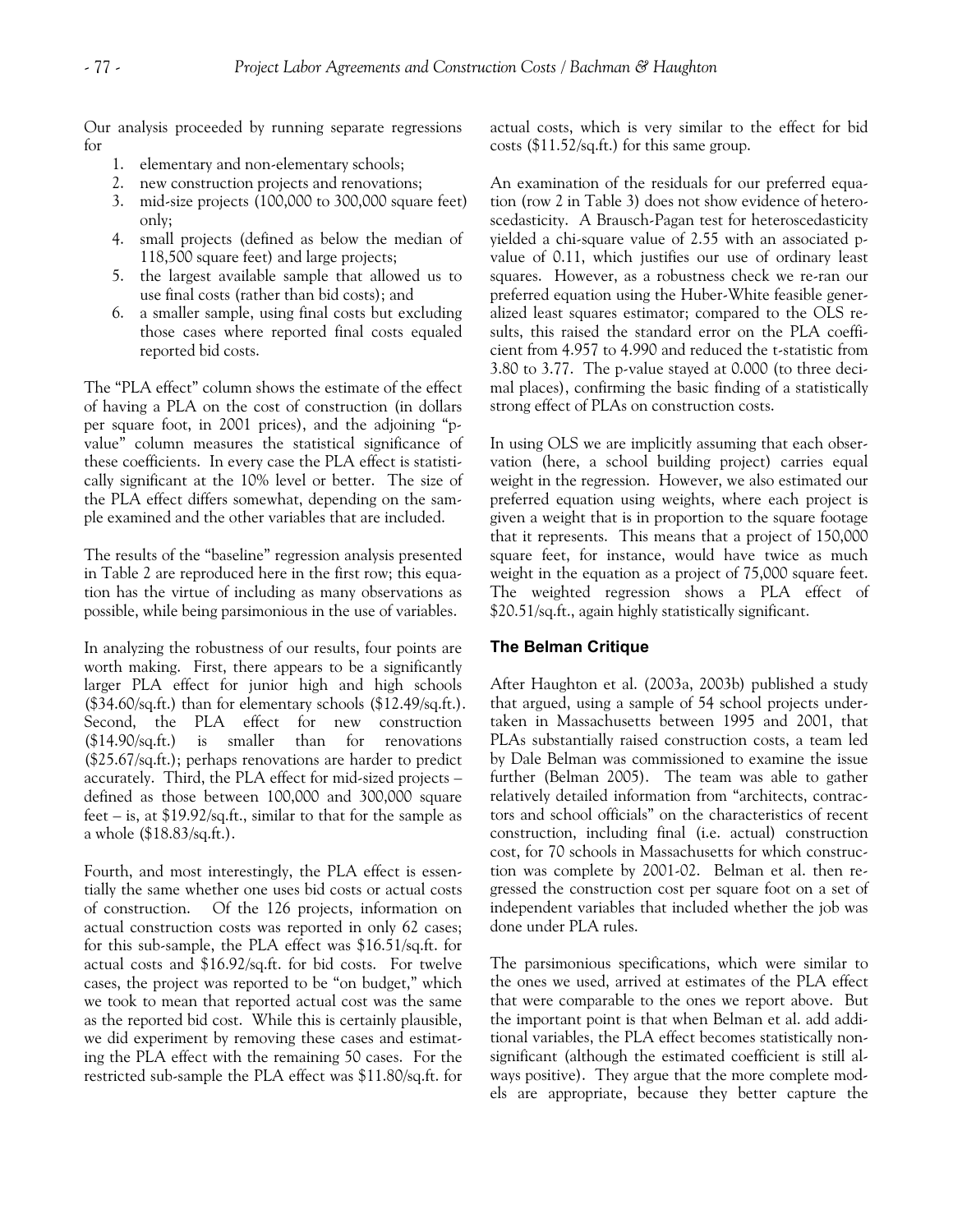| } . |  |  |  |  |
|-----|--|--|--|--|
|     |  |  |  |  |

| Table 10 Interession Estimates of the Determinants of Massachusetts behoof Construction Cost (from Demian et al. 2009) |             |             |             |             |             |             |  |
|------------------------------------------------------------------------------------------------------------------------|-------------|-------------|-------------|-------------|-------------|-------------|--|
|                                                                                                                        | Model 2     |             | Model 4     |             | Model 5     |             |  |
|                                                                                                                        | Coefficient | t-statistic | Coefficient | t-statistic | Coefficient | t-statistic |  |
| <b>PLA</b>                                                                                                             | 32.31       | 2.31        | 13.80       | 1.18        | 23.28       | 1.19        |  |
| Area ('000 sq. ft.)                                                                                                    | -1.1        | $-5.33$     | $-1.1$      | $-4.63$     | $-0.6$      | $-1.19$     |  |
| Area squared (m)                                                                                                       | 0.00262     | 4.66        | 0.00276     | 4.00        | 0.00111     | 0.71        |  |
| Elementary                                                                                                             | $-27.02$    | $-3.41$     | $-27.10$    | $-3.33$     | $-26.90$    | $-2.15$     |  |
| Private                                                                                                                | $-24.88$    | $-0.58$     | $-39.34$    | $-0.82$     | 9.10        | 0.30        |  |
| Other variables                                                                                                        |             |             | (3 other)   |             | (24 other)  |             |  |
| Boston                                                                                                                 |             |             | 34.11       | 2.10        |             |             |  |
| Constant                                                                                                               | 237.26      | 14.41       | 219.57      | 9.27        | 132.17      | 2.21        |  |
| $R^2$                                                                                                                  | 0.323       |             | 0.388       |             | 0.626       |             |  |

**Table 4.** Regression Estimates of the Determinants of Massachusetts School Construction Cost (from Belman et al. 2005)

*Source:* Belman et al. (2005), Table 2.

*Notes:* The "other variables" include the number of stories, and dummy variables that indicate whether project had a basement/required demolition/a boiler/chiller/central air conditioning/unit ventilators/was ground coupled/unitary packaging/had a steep roof/combination/swimming pool/cafeteria/band room/auditorium/elevators/gymnasium/kitchen/library/science labs/vocational rooms/required extensive grading/athletic facility/tennis courts. All the regressions use data for schools constructed in Massachusetts. The sample size is 70.

 $\overline{a}$ 

variations inherent in construction projects. The results of a representative selection of their regressions are shown in Table 4.

It is not clear that these results make a compelling case for the irrelevance of PLAs. The weakened PLA coefficient in Model 4 is largely due to the inclusion of a dummy variable for Boston, where three of the nine PLA schools in the sample were located. This means that the PLA effect is largely measured based on the effects of the six PLA schools located outside Boston. Model 5 omits the Boston variable, but tries to estimate coefficients for 30 variables using just 70 observations. Not surprisingly, this reduces most of the coefficients to insignificance, including the PLA effect  $(t=1.19)$  in this case). A cautious conclusion would be that the sample used is not large enough to permit one to conclude that PLAs have no significant effect on costs. Belman et al. close their paper on a similar note; after arguing that "estimates obtained from small samples can be influenced by unusual data" then go on to say that "although this does not invalidate the research, it suggests caution in accepting such estimates as the last word on this subject." It was a similar concern that prompted us to expand our initial sample of 54 school construction projects (Haughton et al. 2003) to an eventual total of 126 (Bachman et al. 2003; Tuerck and Bachman 2006).

# **Conclusions**

<span id="page-7-0"></span>Mayor Lambert took a step toward reducing his budgetary dilemma when, in May 2006, the city of Fall River cancelled its Project Labor Agreement and once again put out the Kuss, Slade and Small school projects for bid. The resulting bids (without PLAs) were 6.4% lower than the original bids (with PLAs), saving the city \$5.8 million. Shortly thereafter, still without a PLA, the city received 62 sub-bids on a project to rebuild the Letourneau school (\$1.5 million over budget), compared with just 24 subbids on the very comparable project to rebuild the Small school (\$4.7 million over budget when bid under a PLA).

The Fall River case is dramatic, but is it compelling? It is, in the end, just an anecdote – albeit a good one – and without further information it is hard to judge whether the central message, which is that PLAs are costly, is more broadly applicable.

More convincing, perhaps, are the econometric results. They are based on a natural experiment that allows us to control for much of the heterogeneity in building projects by focusing just on school building in Massachusetts between 1995 and 2003. Parsimonious models of the influences on the bid cost of building (per square foot), using data on 126 schools, consistently show a strong "PLA effect" that varied from about \$12 to \$20 per square foot, equivalent to between 9 and 15 percent of the total cost.

Yet not everyone is convinced by these findings. Belman et al. (2005) were able to gather more detailed information, including final (i.e. actual) construction cost, for 70 schools in Massachusetts for which construction was complete by 2001-02.<sup>[5](#page-7-0)</sup> Their parsimonious specifications found results similar to the ones we report above. However, the PLA effect, while remaining positive in all cases, became statistically non-significant when additional variables were included in the equation. With 30 variables

<sup>&</sup>lt;sup>5</sup> The study was sponsored by the National Electrical Contracting Foundation at a cost of \$139,000.